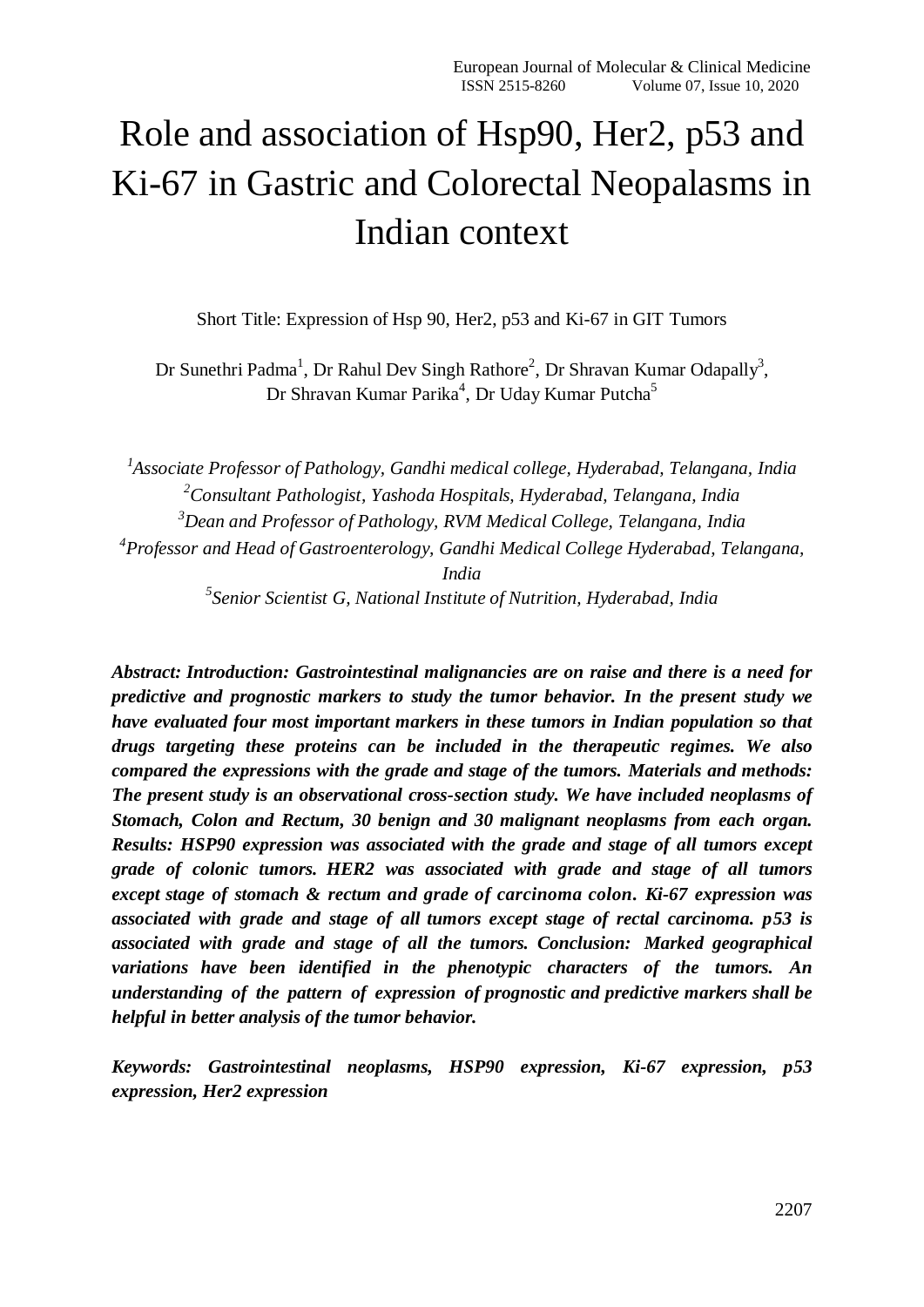# **1. INTRODUCTION**

Gastrointestinal neoplasms are one of the leading causes of cancer deaths worldwide. In India, as per the incidence data derived from the recent report of ICMR/NCDIR-NCRP (2012-2016), cancer of gastrointestinal Tract accounts for 19.7% of total cancer incidences  $^{[1]}$ next to Tobacco Related Cancers (Lung, mouth and esophagus). Recent statistics show that the overall incidence of cancer has increased in recent years. Several prognostic and predictive markers related to the gastrointestinal neoplasms are being identified and novel chemotherapeutic drugs are formulated targeting these markers. Human epidermal growth factor 2 (HER2), Heat shock protein 90(HSP 90), p 53and Ki-67 are few such important markers and drugs targeting these molecules are being included in the latest therapeutic regimens. Several studies have earlier looked to relate the expression of these markers to the staging, treatment response and survival of the patients with gastrointestinal malignancies in various population groups. All the studies have reported a wide range of inferences. Hence, there is a need to standardize the data by conducting studies in small population groups and deriving data pertaining to that geographical area. In the present study, we have analyzed the expression of all these four markers in carcinoma Stomach, Colon and Rectum in a tertiary care centre in south India.

# **2. MATERIALS AND METHODS**

The present study is an observational cross-section study conducted in the department of pathology, Gandhi hospital, Hyderabad. Ethical clearance was obtained from Institutional Ethical Committee, Gandhi Medical College and informed consent was taken from the patients. We have included neoplasms of Stomach, Colon and Rectum in our study as these are the commonest tumors of gastrointestinal tract. Both endoscopic biopsies and resected samples were included in the study. Normal mucosa was used as control. Cases included 30 benign and 30 malignant neoplasms each from stomach, colon and rectum. The specimens were fixed in 10% buffered neutral formalin. The biopsies were processed in- toto. From the resected specimens, the tumor area was identified and tissue from that area was processed. The tissue selected was processed by the routine technique. The tissue blocks were cut for 4 micron thick sections and were stained with Hematoxylin and eosin stains. Later these slides were examined and sections for Immunohistochemistry were selected.The sections were later stained with antibodies to HSP90, HER2, Ki-67 and p53. Immunohistochemical staining was done using peroxidise-anti-peroxidase method according to the standard protocol and Primary antibody (HSP90, HER2, Ki67 and P53) was from Dako. Positive immunoreaction is characterized by dark brown color of the targeted protein. The scoring was done by the following standard protocols: HSP 90- score 0 < 5% of positivity(Negative),  $1+5\% - 20\%$ ,  $2+20\% - 50\%$  and  $3+50\%$  cells, HER 2 - Score 0 No reactivity or membranous reactivity in <10%, 1+ Faint/barely perceptible membranous reactivity in >10% of tumor cells; cells are reactive only in part of their membrane(Negative), 2+ Weak to moderate complete, basolateral, or lateral membranous reactivity in >10% of tumor cells(Equivocal), 3+ Strong complete, basolateral or lateral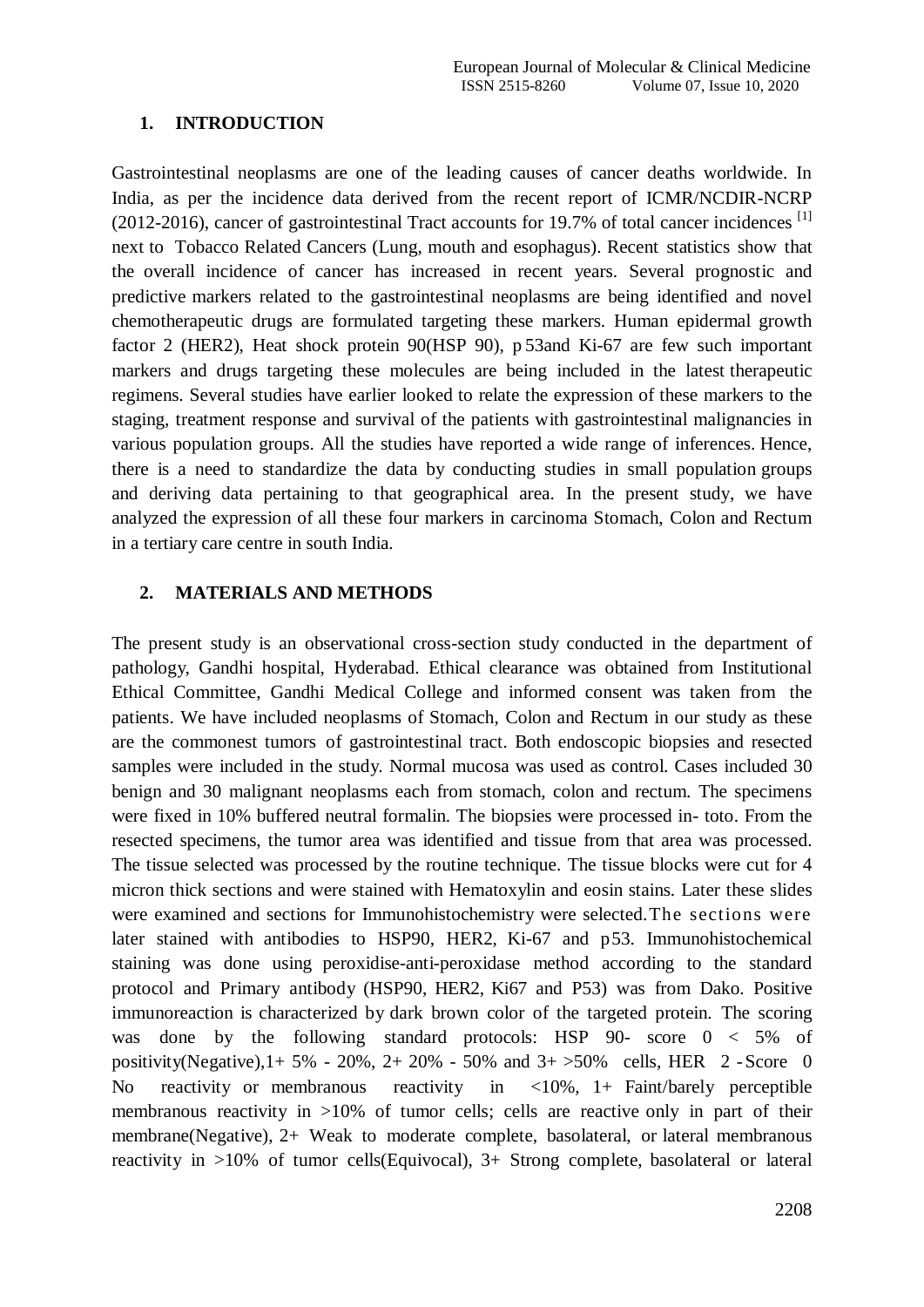membranous reactivity in >10% of tumor cells (Positive)(Ruschoff et al), Ki 67- Score 0 <5% positive cells, 1+ 6% - 25% positive cells, 2+ 26% - 75% positive cells, 3+>75% positive cells, P53- Score  $0 < 5\%$  positive cells,  $1+ 6\%$  - 25% positive cells,  $2+26\%$  -%75% positive cells, 3+>75% positive cells. The evaluation of the expression of the markers was done by two pathologists independently. The expression of these markers was correlated with the histologic grade and stage of the tumor. The tumors were categorized in to 4 stages, T1 to T4 stages (WHO classification of the Tumors,  $5^{\text{th}}$  Edition) .The results were compiled and statistically evaluated using Pearson chi-square test, SPSS 23<sup>rd</sup> version. P value was calculated with significance less than 0.05.

# **3. RESULTS:**

A total of 210 samples were included in the study which included Controls as well as Test samples of three sites in the gastrointestinal system- Stomach, Colon and Rectum. For each site 10 controls (Normal Tissues), 30 Benign and 30 Malignant tumors were studied.

## STOMACH:

In our study, we had three types of benign neoplasms in stomach. Majority of them were Gastric Hyperplastic polyps (24cases) comprising 80% of the benign tumors. The expression of all the four markers was studied in these neoplasms. HSP90 expression was negative in majority of the benign neoplasms (26 cases, 87%).4 cases (13%) showed +1 positivity. Her 2 was negative in 23 cases (77%) of the benign neoplasms. 1+ score positivity was seen in 7 benign hyperplastic polyps of the stomach. Ki-67 and P53 were negative in all the benign neoplasms of the stomach. The age of the patients with carcinoma stomach ranged from 38 years to 68 years with a mean of 51.96 years. Majority of the patients were males with male: female ratio being 6:1.Among 30 malignant cases, 29 cases were microscopically diagnosed as Adenocarcinoma NOS and 1 case was diagnosed as Neuroendocrine carcinoma. Only one case of Adenocarcinoma was poorly cohesive Signet Ring Cell carcinoma and rest of all the tumors were Tubular type. We have excluded neuroendocrine carcinoma and signet ring cell carcinoma from the grading. Out of the 28 cases, 16 were well differentiated (57%), 8 were moderately differentiated (28%) and 4 were poorly differentiated (15%).T1 stage had 7 cases (23.5%), T2 15 cases (50%), T3 had 8 cases (26.5% and there were no cases in T4 stage. HSP 90 expression was positive in 21 cases (70%) and negative in the remaining 9 cases (30%). Score 1 was seen in 11 cases, score 2 in 9 and score 3 in 1 case. Amongst well differentiated tumors, 5 showed score 0 ,7 cases 1+,4 cases 2+ .In moderately differentiated tumors, 3 showed score 0, 2 cases1+,3 cases2+ and none of them showed 3+ score. In poorly differentiated tumors, all the tumors showed positive staining with 1 case  $1+$  score, 2 cases  $2+$  and 1 case  $+3$  score. These results were statistically correlated and P value was found to be Significant (P value 0.035).The expression of this marker was also correlated with the staging of these tumors. Stage T1 had 7 cases, T2 had 15cases, and T3 had 8 cases. In our study there was no case in T4 stage. The scoring of HSP 90 increased with the stage of the tumor. P value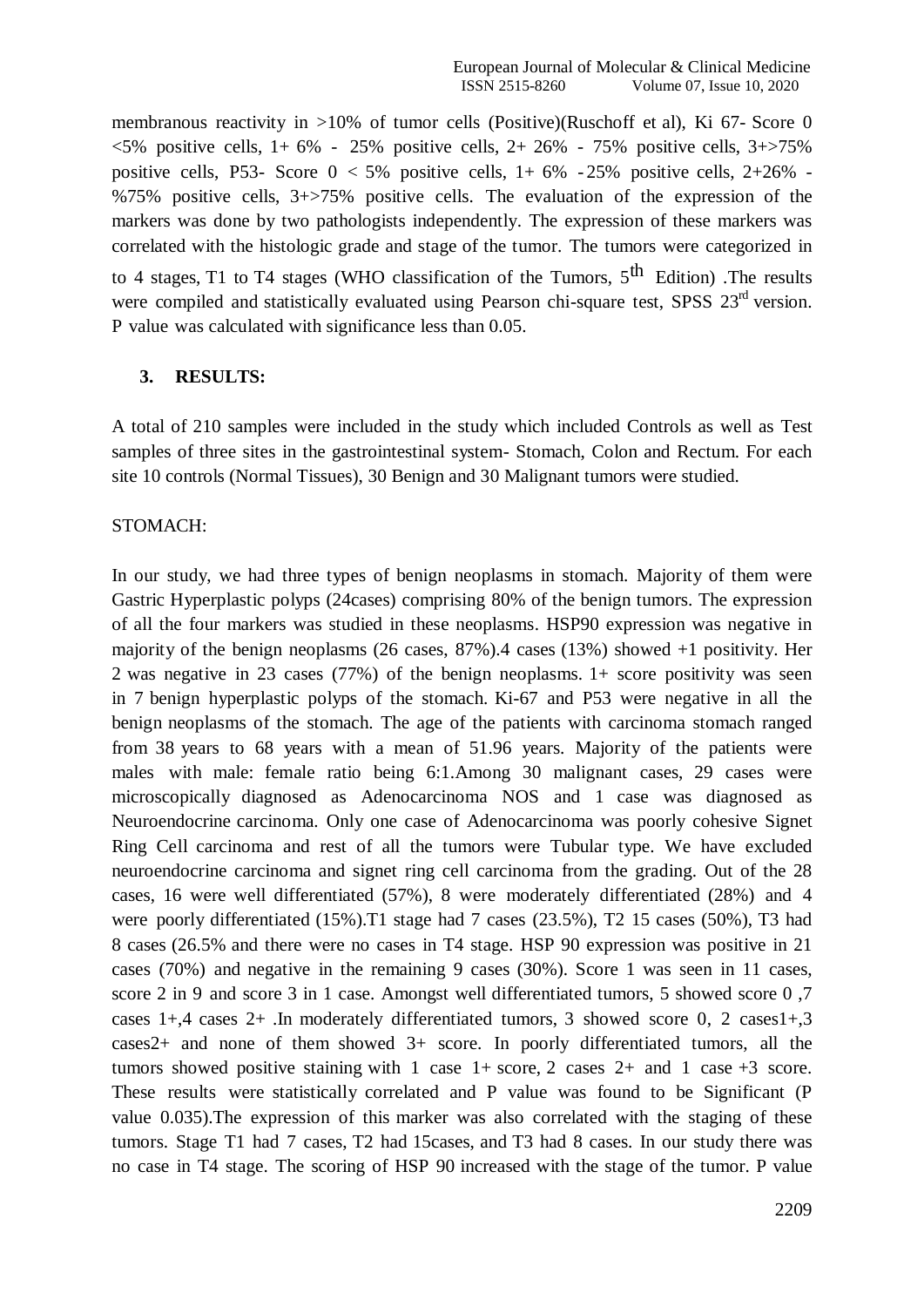was Significant, <0.05 (P value-0.017).HER 2 was positive in 18 cases(60%) and negative in 12 cases(40%).7 cases(23.3%) showed Score  $1+0.8$  cases(27%) showed score  $+2$  and 3 cases(10%) showed 3+ score. Out of 16 cases of well differentiated carcinoma,7 cases had score  $0.5$  cases  $+1$ , and  $4$  cases  $2+.$  No cases showed  $+3.$  Out of 8 cases of moderately differentiated carcinoma ,4 cases score  $0.2$  cases  $1+$  and 2 cases showed  $+2$  score. Majority of the poorly differentiated carcinoma showed score 3+. P value was found significant,  $< 0.05$  (P value 0.001). We also correlated the expression of the marker with stage of the tumor and P value was Not significant  $(P= 0.07)$ . There was no association between the expression of the marker and stage of the tumor in Gastric Carcinoma.Ki-67 was positive in all the cases of carcinoma Stomach.8 cases (27%) showed Score 1+, 19 cases (63%) showed score 2+ and 3 cases (10%) showed score 3+.The expression of Ki-67 was studied in correlation with the grade and stage of the tumor. Out of 16 cases of Well differentiated carcinoma,6 showed 1+ and 10 score 3+.Out of 8 cases of moderately differentiated cases,1 showed 1+ and 7 showed 2+.Out of 4 cases of poorly differentiated ,1 case showed 2+ and 3 showed 3+ score. P value was calculated and was found significant (P value  $=$  <0.001). The association of Ki-67 with the stage of the tumor was statistically analyzed and P value was found to be significant,< 0.05( P value=0.003).P53 was positive in 26 cases out of 30 cases.4 cases (13%) were negative with score 0.16 cases(53%) showed score1+,8 cases(27%) showed score  $2+$  and 2 cases (7%) show  $3+$  score. The expression of this protein was studied in relation to the grade and stage of the tumor. In well differentiated tumors 3 cases were negative with score 0, 10 cases showed 1+ positivity and 3 cases showed 2+ score. Out of 8 cases of moderately differentiated cases,1 showed 1+ and 4 showed 2+and 1 showed score 3+.Out of 4 cases of poorly differentiated cases,2 showed 2+ and 2 showed 3+ score. P value was calculated and was found significant (P value  $=$  <0.001). The expression of P53 was correlated with the staging of the tumor and was found to be significant,  $P < 0.05$ . (Table 1)

| Marker           | Score 0    | Score $1+$ | Score $2+$ | Score $3+$ |
|------------------|------------|------------|------------|------------|
| <b>HSP 90</b>    | $9(30\%)$  | 11(36.7%)  | $9(30\%)$  | $1(3.3\%)$ |
| HER <sub>2</sub> | $12(40\%)$ | 7(23%)     | 8(27%)     | $3(10\%)$  |
| $Ki-67$          |            | 8(27%)     | 19(63%)    | $3(10\%)$  |
| P <sub>53</sub>  | 4(13%)     | 16(53%)    | 8(27%)     | 2(7%)      |

Table 1: Expression of proteins in carcinoma stomach

## COLON:

In our study out of 30 Benign tumors 12 cases were of tubular adenoma,.16 cases of Tubulovillous adenoma. We had 2 cases of Villous adenoma. The expression of the four markers was studied in these benign neoplasms. HSP 90 was negative in all the benign neoplasms. HER 2 was negative in 27 (90%) cases and was positive with score 1+ in 3 (10%) cases. Ki 67 and P 53 were negative in all the cases.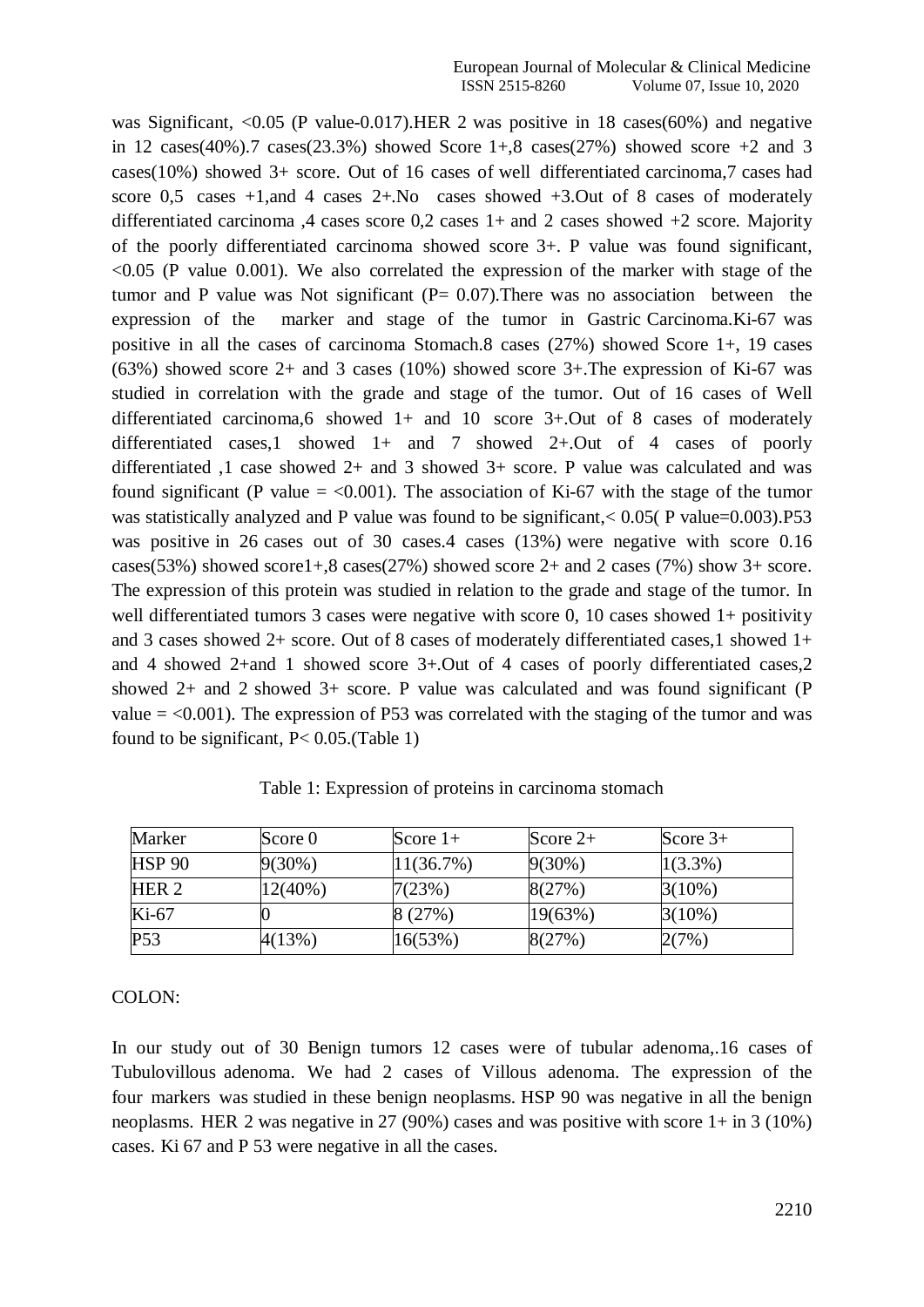The mean age of the patients with adenocarcinoma ranged from 32 to 64 years with a mean age of 49.33 years. Males were predominant with a ratio of 1:6.Majority of the tumors (70%) were left sided.

Hsp90 was negative in 2 of the adenocarcinomas,11 cases showed score 1+,16 cases showed 2+ and only one case showed 3+.. HER 2 expression was positive in all the malignant cases.14 cases showed score 1+, 15 showed 2+ and only one case showed 3+.Ki 67was positive in all the cases.6 cases showed  $1+$ , 22 showed  $2+$  and 2 showed  $3+$ . P 53 was negative in 2 cases, score 1+ in 6 cases, score 2+ in 20 cases and 3+ in 2 cases. In our study, out of 30 cases, 18 were well differentiated, 9 were moderately differentiated and 3 cases were poorly differentiated. Out of 30 tumors, 4 cases were in T1 stage, 17 were in T2, 7 in T3 and only 2 cases in T4 stage.

In well differentiated tumors, negative expression was seen in 0ne case,1+ in 4 cases ,2+ in 13 cases and none of the tumors expressed score 3+.In moderately differentiated tumors 1 case showed no expression, 6 showed score  $1+$ , 2 showed score  $2+$  and none of the cases showed 3+ score. Out of the 3 poorly differentiated cases, 1 showed 1+ score, 1 showed 2+ and one showed  $3+$  score expression. The P value was Not significant (P= 0.41) in correlation with the grade of the tumor. When the expression of this marker was correlated with the stage of the tumors, P value was found to be Significant ( $p=0.001$ ).

All the malignant tumors expressed HER2 .None of them had score 0.14 out of 30 cases expressed score1+,15 cases 2+ and 1 case showed score 3+ . The expression was correlated with the grade and stage of the tumor.18 cases were well differentiated ,out of which 11 showed score 1+,7 showed 2+ .Amongst 9 cases of moderately differentiate tumors,2 showed 1+,6 showed 2+ and 1 showed 3+ scoring. In poorly differentiated group, 2 cases showed 2+ and 1 showed 3+ scoring. P value in association with the grade of the tumor was found to be Insignificant ( $P=0.149$ ). When correlated with the stage of the tumor P value was found Significant ( $P=0.009$ ). Ki 67, was found to be positive in all the malignant tumors .6 cases showed 1+,22 showed 2+ and 2 showed 3+ score. The expression was also correlated with the stage and grade of the tumor. Out of 18 well differentiated tumors, 4 had score1+,13 had 2+. In moderately differentiate tumors, 2 showed score 1+,6 showed 2+ and 1 showed 3+ score. Amongst 3 cases of poorly differentiated carcinoma, 2 showed 2+ and 1 showed 3+ scoring. The P value was found to be Significant  $(P=0.001)$ . When the marker's expression was compared with the stage of the tumor, P value was Significant  $(P=0.007)$ . P53 showed positivity in most of the tumors. Only 2 cases out of 30 showed negative staining.6 showed score 1+, 20 cases showed score 2+ and 2 showed score 3+.The expression was compared with the stage and grade of the tumor. Out of 18 cases of well differentiated carcinoma only one case was negative.5 cases showed 1+, 12 showed 2+ and none of them showed 3+ score. In moderately differentiated tumors,1 was negative,1 case showed 1+ and 7 cases showed 2+.In poorly differentiated carcinoma 1 case was 2+ and 2 cases showed  $3+$  scores. P value was found to be Significant (P=<0.001). When the marker expression was correlated with the staging of the tumors, P value was found to be Significant (P=0.001).(Table 2)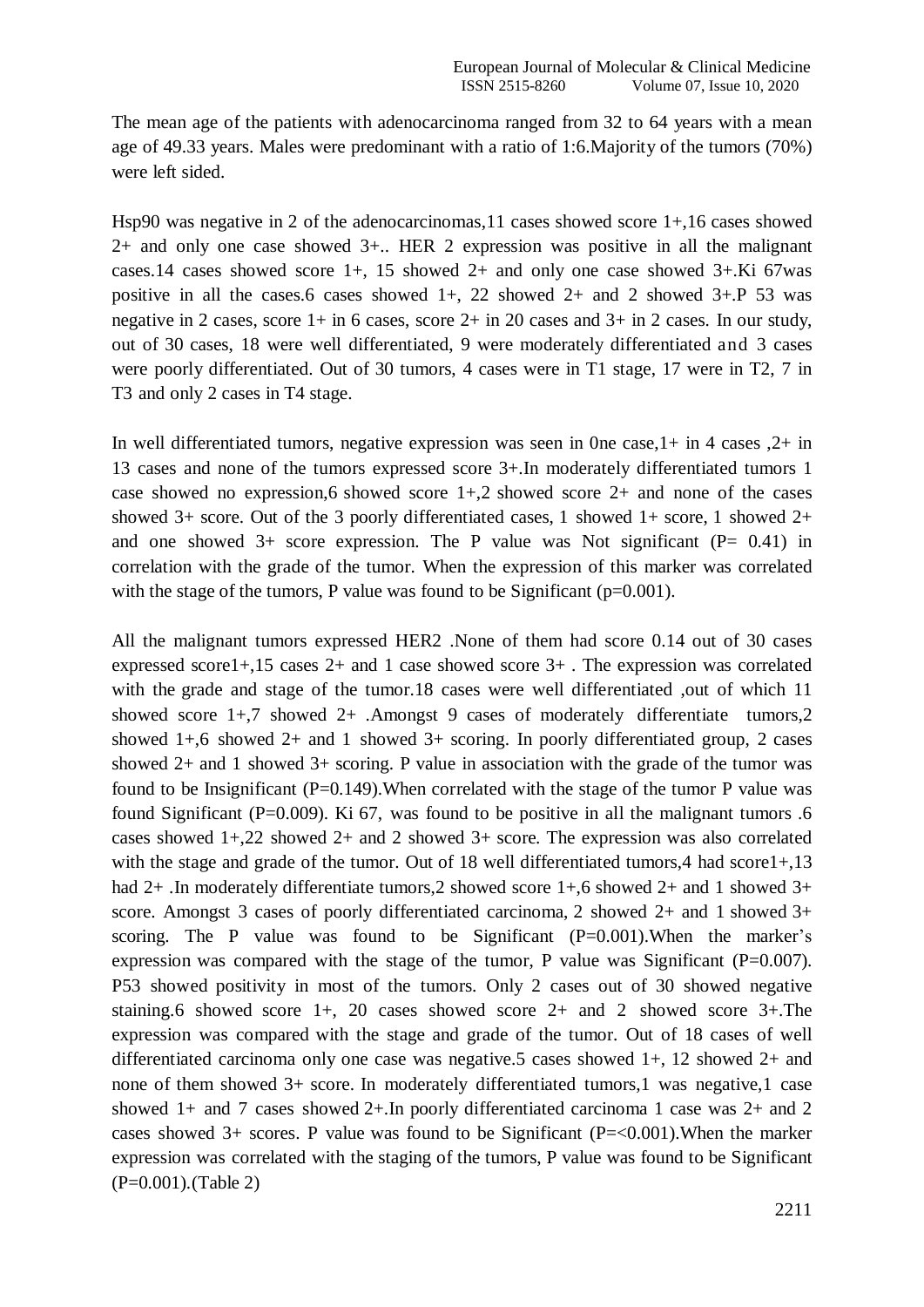| <b>MARKER</b>    | <b>SCORE 0</b> |                |  |
|------------------|----------------|----------------|--|
| HSP90            |                |                |  |
| HER <sub>2</sub> |                | $\overline{4}$ |  |
| KI 67            | 00             |                |  |
| P <sub>53</sub>  |                |                |  |

| Table 2: Expression of the markers in malignant neoplasms of colon |  |  |
|--------------------------------------------------------------------|--|--|
|                                                                    |  |  |

# RECTUM:

Out of 30 benign neoplasms, 16 were Tubular Adenoma, 4 Villous Adenoma, 10 were Tubulo villous adenoma. The expression of all the four markers was negative in all the neoplasms except one cases of Tubulovillous adenoma which showed positivity for P53. Age of the patients with carcinoma rectum ranged from 38 years to 61 years with a mean age of 50.36 years. The tumor was common in males with the Male: female ratio being 10:1.The expression of these markers was studied in these tumors .HSP 90 was positive in 20 cases and remaining 10 cases showed score 0.14 cases showed score 1+, 4 score 2+ and 2 showed score 3+.HER 2 was negative in 4 cases, 1+ in 21 cases, 2+ in 4 cases and 3+ in 1 case. Ki 67 was positive in all cases, 20 showed 2+ and 8 showed 3+.P53 was negative in 2 cases,  $1+$  in 22 cases,  $2+$  in 6 cases and  $3+$  in 2 cases.

HSP 90 expression was studied in correlation with the grade and stage of the tumor. In well differentiated tumors, 10 tumors were negative, 14 cases 1+and 2 cases 2+. In moderately differentiated tumors, 2 cases showed score 2+ and 1 case showed 3+ score. One case of poorly differentiated carcinoma showed score  $3+$ . P value was found to be significant (P = 0.001) in correlation to the tumor grade. The expression of HSP 90 was statistically analysed with the stage of the tumor and P value was found to be Significant  $(P=<0.001)$ . HER2 expression was correlated with the grade and stage of the tumor. Out of 26 cases of well differentiated tumors,3 showed score 0,20 showed 1+,3 showed 2+.In moderately differentiated tumors,1 case showed score 0,1 case showed 1+ and only one case showed 3+.One case of poorly differentiated tumor showed 2+ score. The association of the marker with the tumor grade was found to be Significant  $(P=0.007)$ . When expression of the marker was correlated with the stage of the tumor P value was Not significant  $(P=0.45)$ . Ki67 expression was correlated with the grade and stage of the tumor. Out of 26 cases of well differentiated tumors, 22 showed 2+ score, 4 showed 3+ score. In moderately differentiated tumors, all the 3 cases expressed score 3+.One case of poorly differentiated carcinoma expressed score 3+. P value was found to be Significant (P=0.002).The expression of this marker when correlated with the stage of the tumors was found to be Not Significant (P=0.167). P 53 was scored as per the criteria and the results were correlated with the grade and stage of the tumor. In well differentiated tumors,1 case showed score 0, 20 cases showed score 1+ and 5 cases showed 2+.None of the cases showed 3+.In moderately differentiated tumors,1 cases showed score 0, 1 showed 2+ and one showed 3+ score. One case of poorly differentiated tumor showed score 3+.These results were statistically analysed and P value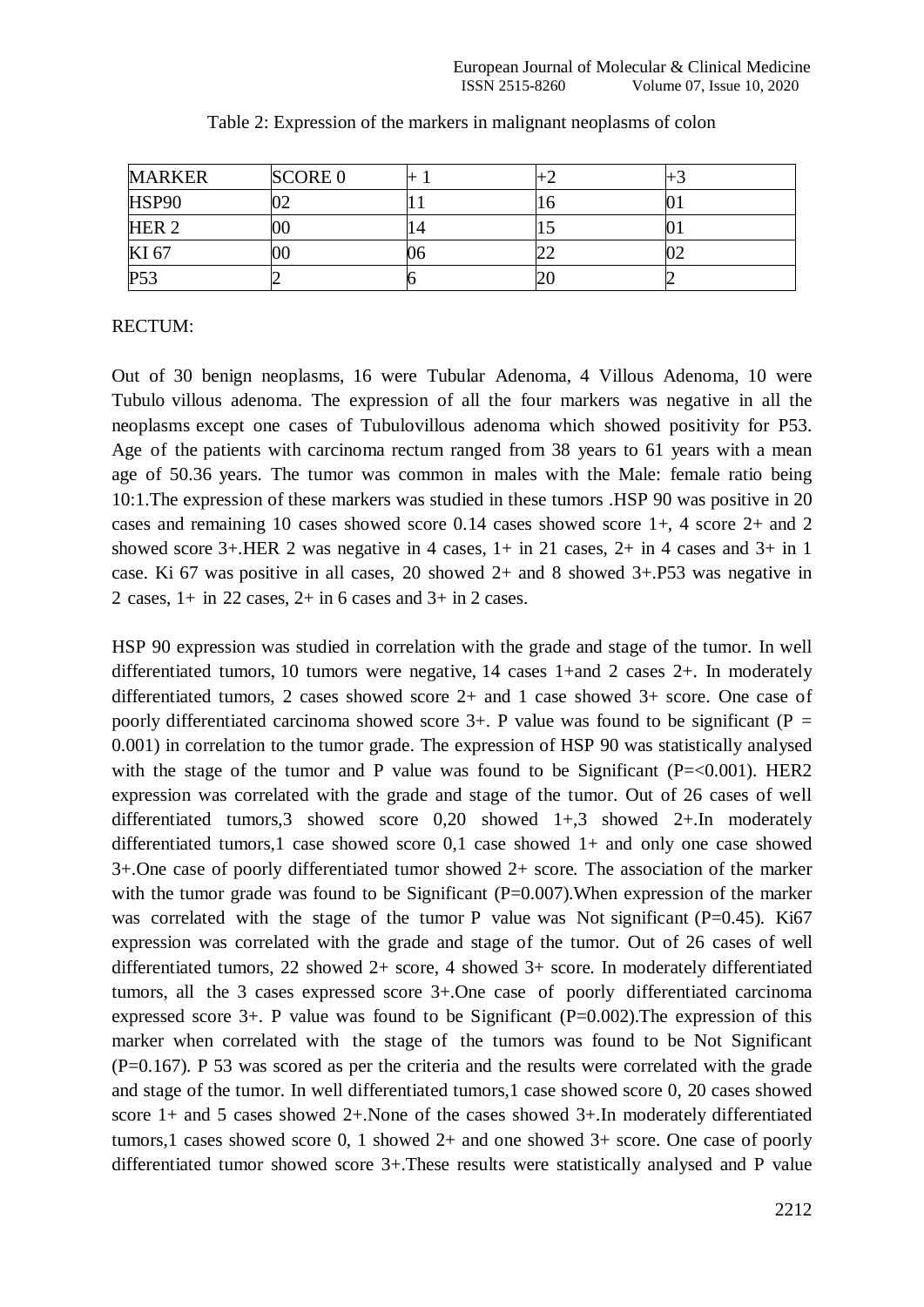was Significant (P=<0.001). On correlation with the stage of the tumor, Significant P value  $(P=0.001)$  was derived.(Table 3)(Table 4).

| MARKER           | SCORE 0 | $+1$           | $+2$ | $+3$                  |
|------------------|---------|----------------|------|-----------------------|
| <b>HSP90</b>     | 10      | 14             | 04   | 02                    |
| HER <sub>2</sub> | 04      | 21             | 04   | 01                    |
| KI 67            | 00      | 0 <sup>0</sup> | 22   | 08                    |
| P <sub>53</sub>  |         | 20             |      | $\mathcal{D}_{\cdot}$ |

Table 3: Malignant Tumors of the Rectum

| Table 4: Significance of expression of Markers |  |  |
|------------------------------------------------|--|--|
|------------------------------------------------|--|--|

|                                | Hsp90 | HER    | 2Ki      | 67P53    | HSP                                                             | 90HER          | 2Ki67  | P53          |
|--------------------------------|-------|--------|----------|----------|-----------------------------------------------------------------|----------------|--------|--------------|
|                                |       |        |          |          | stomach stomach Stomach Stomach stomach stomach stomach Stomach |                |        |              |
|                                | grade | grade  | grade    | Grade    | stage                                                           | stage          | stage  | <i>Stage</i> |
| Chi-square, df $ 13.53\rangle$ |       | 23.866 | 23.857   | 27.32    | 15.516                                                          | 11.667         | 16.327 | 29.72        |
| P value                        | 0.035 | 0.001  | < 0.0001 | < 0.0001 | 0.017                                                           | 0.07           | 0.003  | 0.003        |
| Statistically                  | Yes   | Yes    | yes      | yes      | Yes                                                             | N <sub>o</sub> | Yes    | Yes          |
| significant?                   |       |        |          |          |                                                                 |                |        |              |
| (alpha<0.05)                   |       |        |          |          |                                                                 |                |        |              |

|                | HSP            | 90HER | 2Ki67  | P53    | <b>HSP</b> | 90HER | 67 <sub>P</sub><br>2Ki | 53       |
|----------------|----------------|-------|--------|--------|------------|-------|------------------------|----------|
|                | colon          | colon | colon  | Colon  | colon      | colon | Colon                  | Colon    |
|                | grade          | grade | grade  | Grade  | stage      | stage | <i>Stage</i>           | Stage    |
| Chi-square, df | 13.158         | 9.34  | 14.673 | 14.673 | 22,331     | 13.44 | 17.86                  | 45.3     |
| P value        | 0.041          | 0.149 | 0.001  | 0.001  | 0.001      | 0.009 | 0.007                  | < 0.0001 |
| Statistically  | N <sub>o</sub> | No    | yes    | Yes    | Yes        | Yes   | Yes                    | Yes      |
| significant?   |                |       |        |        |            |       |                        |          |
| (alpha<0.05)   |                |       |        |        |            |       |                        |          |

|                | HSP        | <b>90HER</b> | 2Ki    | 67P53        | <b>HSP</b> | <b>90HER</b>   | 2Ki    | 67P53        |
|----------------|------------|--------------|--------|--------------|------------|----------------|--------|--------------|
|                | rectum     | rectum       | rectum | Rectum       | rectum     | rectum         | rectum | rectum       |
|                | grade      | grade        | grade  | <i>Stage</i> | stage      | stage          | stage  | <b>Stage</b> |
| Chi-square, df | 28.846     | 17.647       | 12.692 | 13.723       | 40.6       | 5.8            | 3.6    | 47.32        |
| P value        | P < 0.0001 | 0.007        | 0.002  | 0.002        | P < 0.0001 | 0.45           | 0.167  | < 0.0001     |
| Statistically  | Yes        | Yes          | Yes    | Yes          | Yes        | N <sub>o</sub> | No     | Yes          |
| significant?   |            |              |        |              |            |                |        |              |
| (alpha<0.05)   |            |              |        |              |            |                |        |              |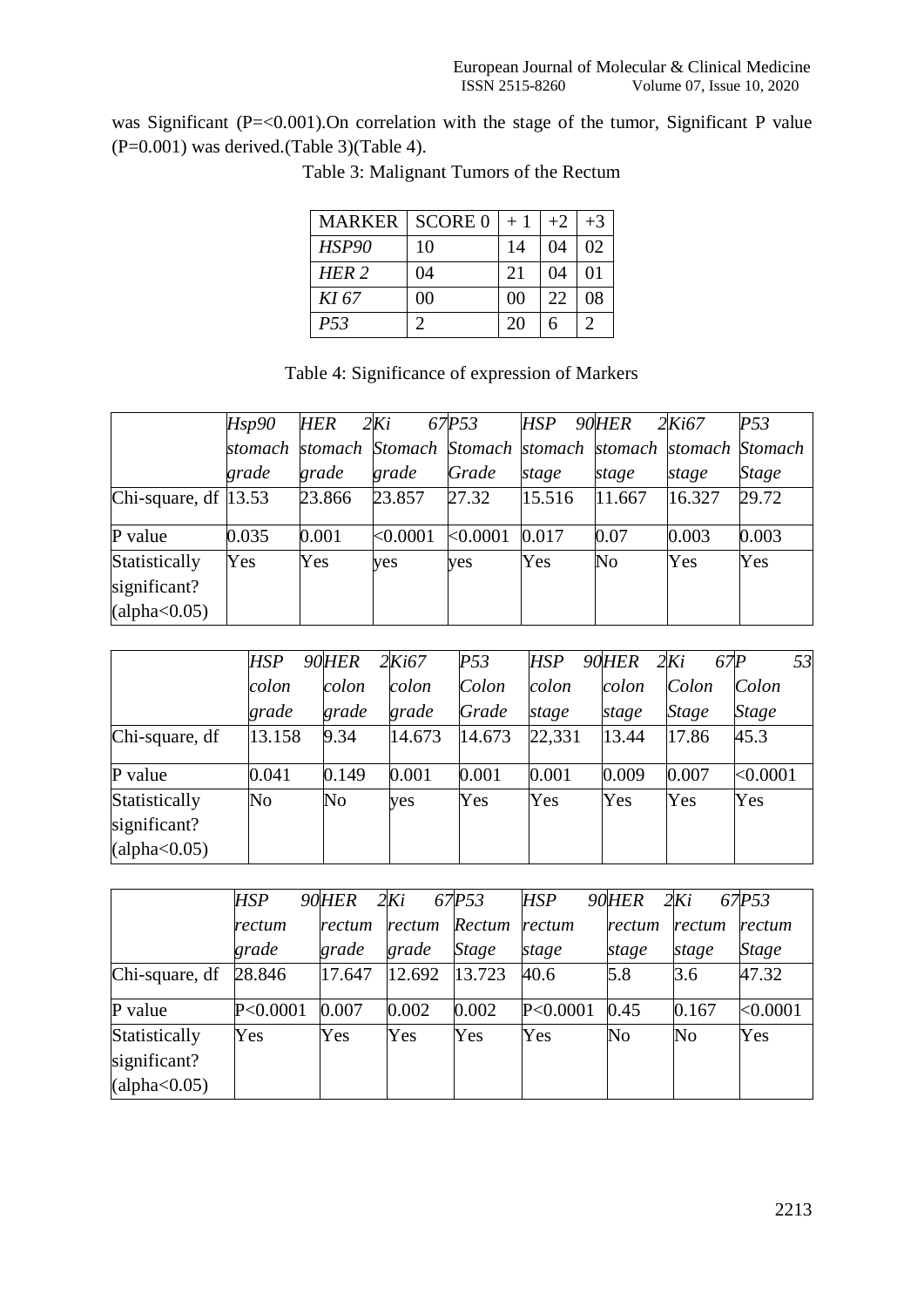#### European Journal of Molecular & Clinical Medicine<br>ISSN 2515-8260 Volume 07, Issue 10, 2020 Volume 07, Issue 10, 2020



Figure 1. a. H and E staining. Tubular Adenoma, b. H and E staining. Villous Adenoma, c. IHC: HSP 90 expression , d. IHC: HER2 expression

## **4. DISCUSSION:**

The overall cancer burden by gastrointestinal tumors is 273982 cases by 2020 march i,e 19.7% of the total cancers. It is expected to raise to 19.8% by 2025(ICMR/NCDIR-NCRP (2012-2016). An improvised diagnostic and therapeutic modalities are warranted to curtail the increase in the incidence of these tumor. In addition, gastrointestinal tumors show a varied behaviour in different patients with the same histologic type and same stage. Most of the patients present at a late stage. Hence it is necessary to include other predictive and prognostic markers in addition to the basic parameters like histologic typing and staging.

In our study, carcinoma stomach was most common in males and the mean age was 51.96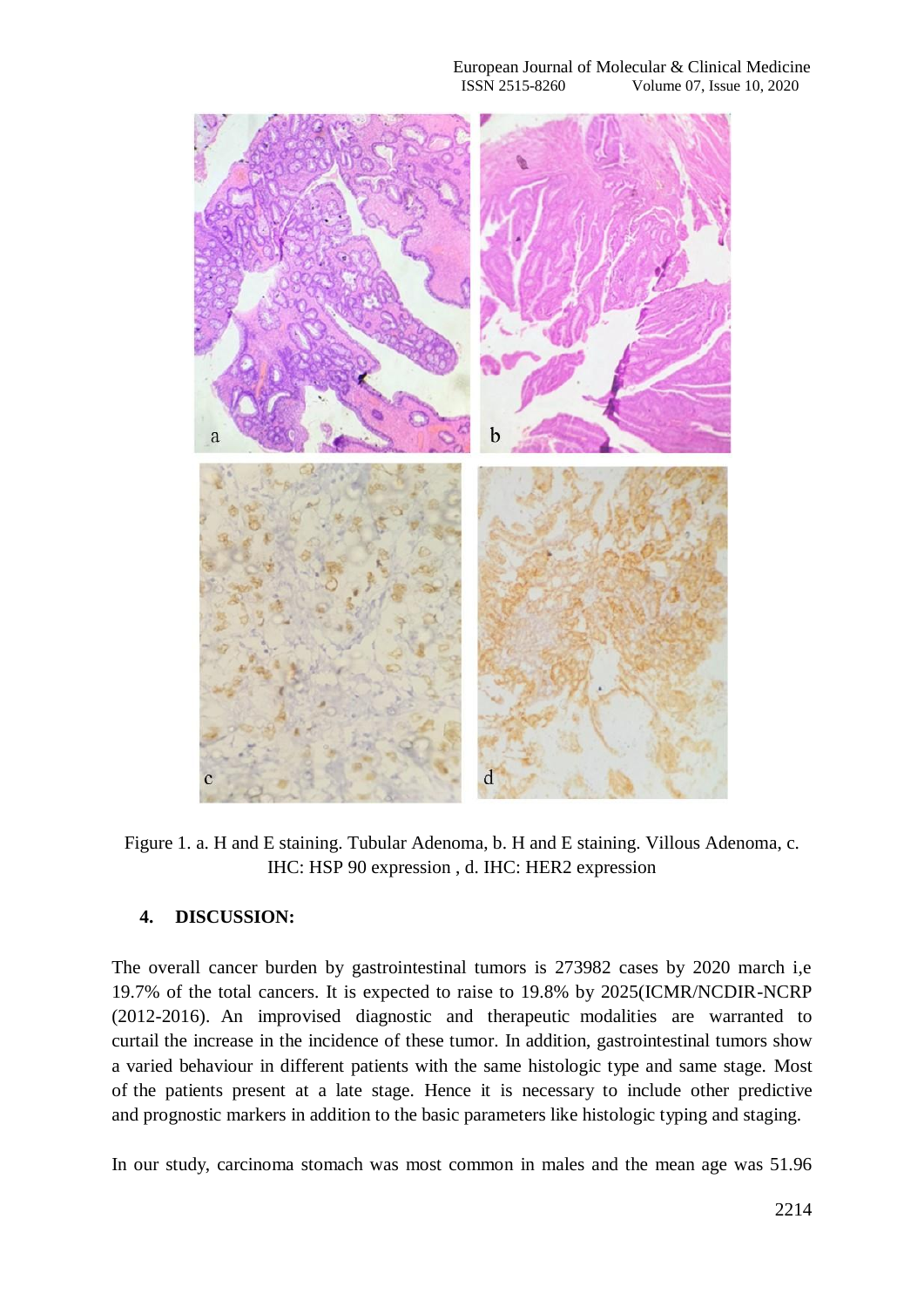years. Arun Kumar Barad et al., has reported increased incidence of carcinoma stomach in males and the mean age in their study was 60 years [2]. They also observed that the most common histologic type as Adenocarcinoma NOS (95.6%).Similar findings were reported by OT Muslim et al., where in the tumors were common in males and the commonest age group was 40-60 years [3]. In our study, carcinoma colon was common in males and mean age was 49.33 years. Huan-Cheng Changet al., in their study reported that majority of cases of carcinoma colon were under the age of 50 years [4]. RudreshaA [Haleshappa](https://www.ncbi.nlm.nih.gov/pubmed/?term=Haleshappa%20RA%5BAuthor%5D&cauthor=true&cauthor_uid=29333014) et al., also had male preponderance in carcinoma colon [5]. In our study carcinoma rectum was common in men and the mean age was 50.36 years.

#### **HSP 90:**

In our study the expression of HSP 90 was associated with the grade and stage of carcinoma stomach. The expression of the marker increased with the grade of the tumor. Similar findings were reported by Jiahong Wang et al., where in the over expression of HSP90 was observed in majority (69.6%) of gastric cancers [6]. According to them HSP 90expression was more in tumor with poor prognosis. Sabina berezowska et al., had reported contradictory results in their study where in HSP 90 expression was found to be associated with lower local tumor burden, absence of lymph node metastasis and better tumor differentiation [7]. Several researchers have proposed that inclusion of inhibitors of HSP90 would be beneficial to patients with advanced gastric cancer. Inhibition of HSP 90 expression could reduce angiogenesis and gastric cancer cell proliferation and overcome the resistance to chemotherapy [8, 9]. In our study, the expression of HSP 90 was negative in all of the benign neoplasms of colon but 96.6% of the malignant tumors showed positivity .In addition, the expression of the marker was not associated with the grade of the tumor in our study. On the contrary, in the study done by Qiu-Ran Xu1 et al., there was association between the expression of HSP 90 and grade of the tumor[9]. Similar findings were reported by Dong X,Lang L et al., ChenY, Ran ZH et al., and Z Milicevic et al., where in ,the expression of HSP 90 was associated with the grade of the tumor [11,12,13].In our study, expression of HSP 90 was found to be associated with the stage of the tumor. These findings were similar to the studies done by Qiu-Ran et al., where in, the expression of the marker increased with Dukes staging and lymphnode metastasis [9]. Z Milicevic et al., in their study, has reported that tumor progression of colonic carcinoma is associated with the expression of HSP 90(13).Christian Moser et al has proved that use of HSP 90 inhibitors inhibited the invasive properties of colonic cancer cells [14].

In our study, the expression of HSP 90 was seen in 66.6% of the Rectal adenocarcinomas .The expression of the marker was associated with the grade and stage of the tumor. Poorly differentiated tumors expressed more of the protein. The expression also increased with tumor invasiveness .These findings were similar to that of the study done by Qiu-Ran wi et al. Z Milicevic also reported similar results wherein the expression increased with tumor Stage(13).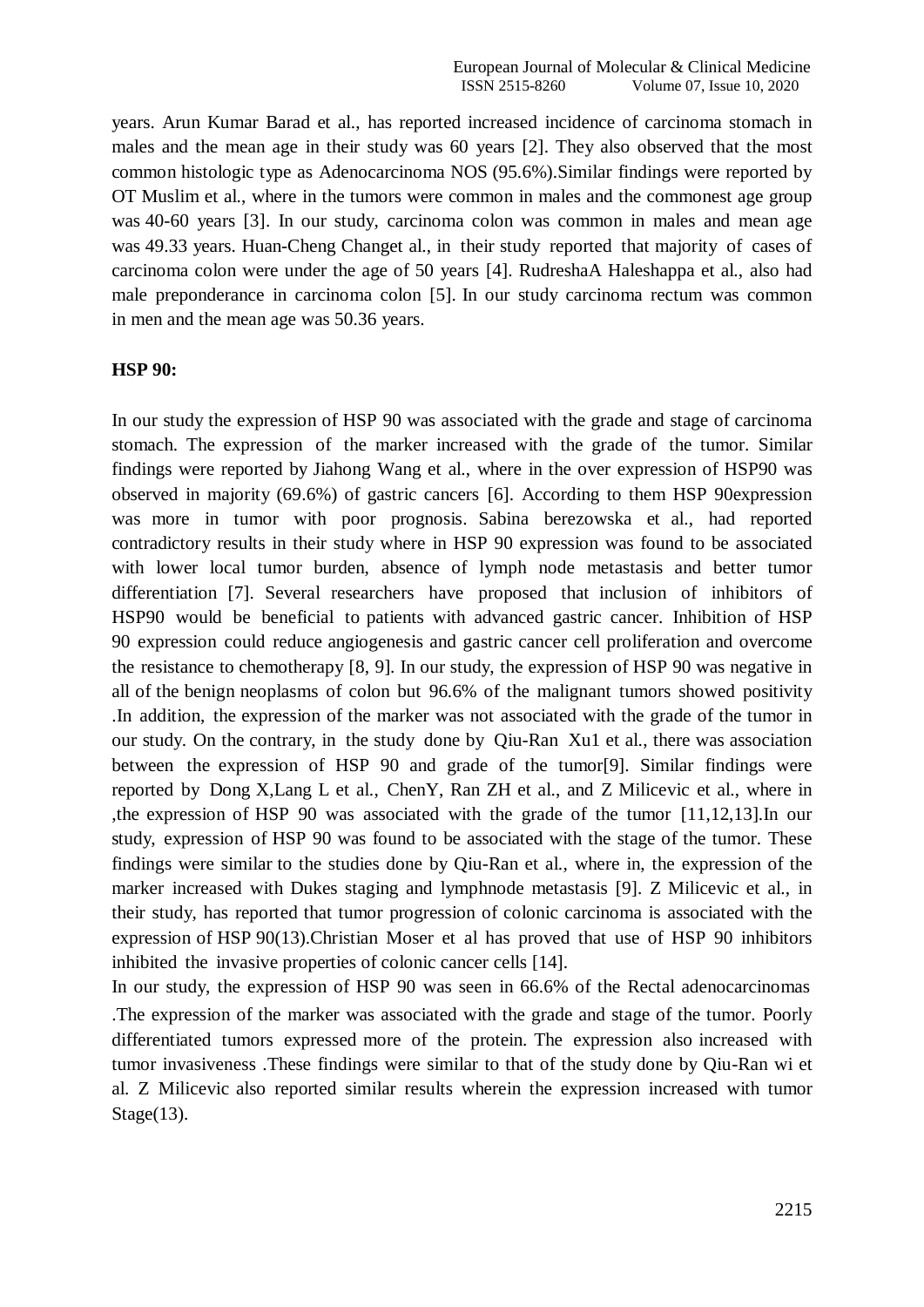#### **HER2:**

The staining pattern of HER 2 in gastric cancers has always been a debatable issue. Heterogenesity is the hall mark of these tumors. Several studies have been done in terms of Her2 testing by taking in to account inter-observer and inter-laborotary observer consensus for scoring the expression of the marker on tissue microarray. Josef Ruschoff, mafred Dietel et al., has standardized reporting of HER 2 expression in endoscopic biopsies as well as resected specimens [15]. Similar scoring system was also proposed by Hofmann et al.[16]. The positivity of this marker in gastric cancer showed an extensive range from 2%, in the study done by Grabsch H et al., to 90%, in a study conducted by Allgaver H et al.[17,18]. In our study HER 2 was expressed in 60% of the malignant tumors. Laxmi V et al., has shown 35.9% HER 2 positivity in their study [19]. Raj Aditi, Rau Aarathi et al., reported HER 2 expression in 27.6% of the carcinomas where as Sekaran et al., had reported a very high positivity of 44.2 % in their study [20,21]. In our study, the expression of the protein was not associated with the grade of the tumor .The findings were similar to that of study conducted by Raj Aditi et al., where in, there was no positivity in well differentiated tumors.Studies done by Kim et al., and Marx et al., showed that majority of HER 2 positivity was seen in moderately differentiated tumors,51.8% and 60% respectively [22,23]. On the contrary, in the studies done by Tateshi et al., had shown that the expression was more in well differentiated tumors compared to poorly differentiated tumors [24]. Similar findings were reported by Phillips et al., and Fisher SB et al.[25,26]. In our study, the expression of the marker increased with the stage of the tumor and there by tumor progression. Yan et al., and Chua et al., also stated that the protein expression is associated with only stage of the tumor rather than site and type of the tumor [27,28].

We have adopted same scoring system as that of gastric cancer for scoring the expression of HER 2 in colonic carcinoma.In our study, the expression of HER2 in colonic adenocarcinoma was 100% and majority of the showed score1+.According to our knowledge no study has reported such high percentage of positivity. Ingold Heppner et al., have reported a very less positivity,1.6% [29]. Various studies have shown a varied positive percentage of HER 2 expression in colonic carcinoma. A maximum of 80% was reported by Kruszewski WJ et al., and a minimum of 0% was reported by Blok EJ et al [30,31] . In our study, the expression of HSP 90 was not associated with the grade of the tumor. Positivity was seen in mostly well differentiated tumors with score 1+.The finding were similar to the study done by Suma S et al [32]. Seo AN et al., in their study also showed no correlation with the differentiation of the tumor and other clinicopathological parameters [33]. In our study, Her 2 expression was associated with the stage of the tumor. Similar results were reported Ingold Heppner et al. In addition, the expression was also related to lymphnode metastasis and local growth. Zahra Heidri et al., in their study has shown no association with HER 2 expression and stage of the tumor [34]. They did not find any relationship with lymphnode metastasis and expression of the marker. In our study, only stage T3 tumors showed score 3+ expression. Suma S et al., has shown that majority of Stage B cases showed positivity in their study group. In our study, among rectal adenocarcinomas, HER 2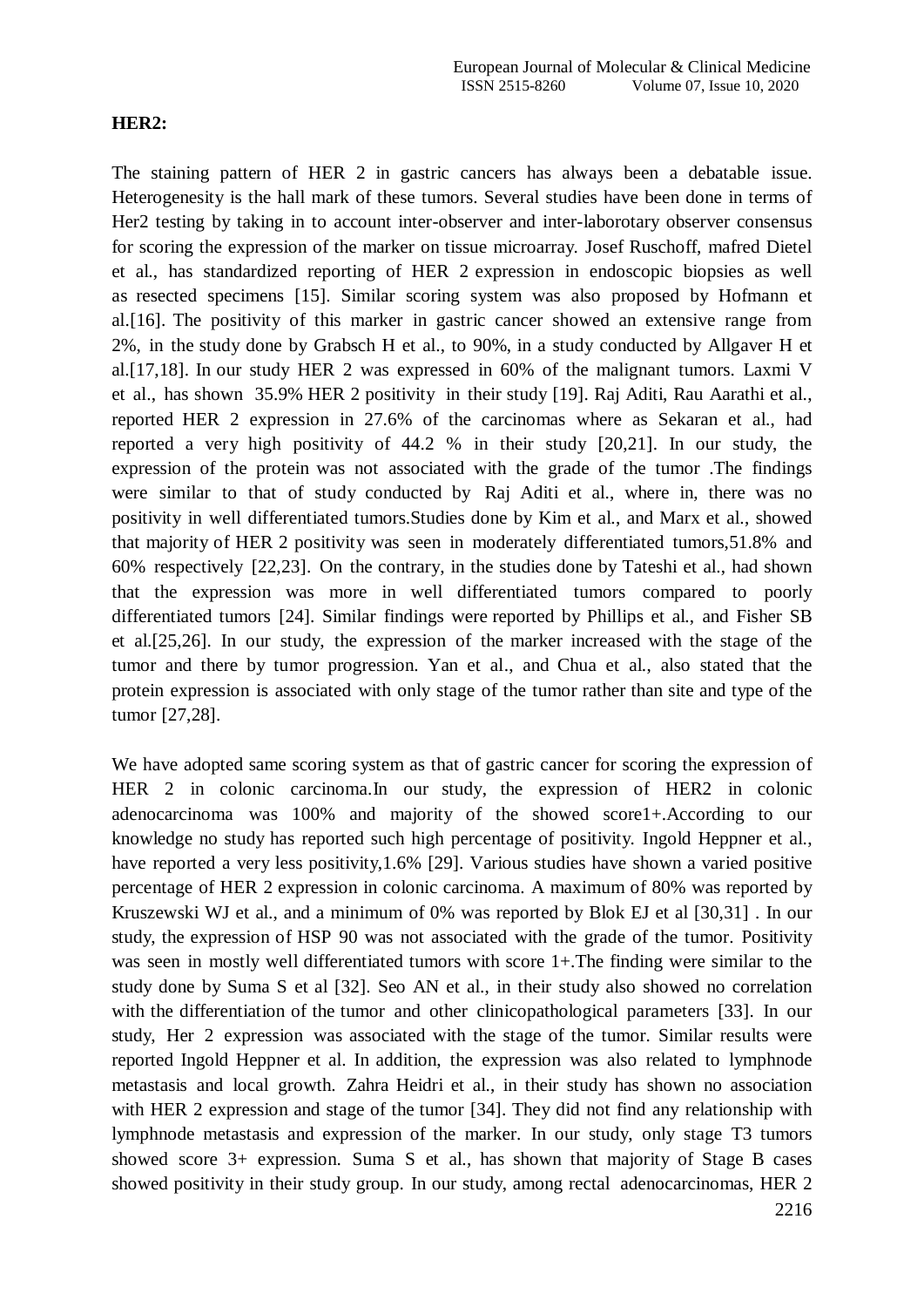was expressed in 86.6% of the tumors. Similar findings were reported by Marshall J et al [35]. According to Mohammed E Salem [36], amongst the tumors of large intestine, tumors of rectum expressed more of Her 2compared to other tumors. In study conducted by ConradiLc et al., the percentage of expression of HER 2 in rectal cancers was 26.7% [37]. In our study, there was association between the grade of the tumor and expression of HER 2.Conradi LC et al., also showed association of the grade of the tumor with expression of the protein. Rameez Hasan et al., has reported that the marker was expressed more in well differentiated tumors than moderately and poorly differentiated tumors [38]. According to Ji-Lin Li et al., there was correlation between the expression of the marker and grading of the tumor [39]. In our study, the stage of the tumor is not associated with the expression of the marker. Where as Richman SD et al., and Valtorta E et al., have reported the association of HER2 with the stage of the tumor [40,41].

#### **P53:**

In our study, P53 was expressed in 86.6% of the Gastric adenocarcinomas. The expression was nuclear in all the tumors. Young- EunJoo et al., in their study also had P53 positivity in all the gastric tumors and was nuclear positivity [42]. They have described lot of heterogenisity in gastric tumors but in our study the staining was homogenous. Shashikanth et al., has reported P 53 positivity in 72% of the gastric cancers in their study [43]. Ygomyo et al., has reported 65% positivity of P53 in gastric carcinomas [44]. In our study, expression of P53 was associated with the histologic grade of the tumor as well as stage of the tumor. It was similar to the study done by Tushar Hiralal et al., and [Teiichiro](https://pubmed.ncbi.nlm.nih.gov/?term=Honda%2BT&cauthor_id=16254038) Honda et al., where in the expression of the marker was associated with the histologic grade of gastric carcinoma as well as TNM staging of the tumor [45,46]. In our study, P53 expression was negative in all the benign neoplasms of colon. In malignant neoplasms,90% of the tumors showed P53 positivity with majority of the adenocarcinomas showing score 2+.Several studies have given variable positive percentage of P53 in colonic adenocarcinoma. In the study done by Kavitha Mardi et al., P53 was expressed in 70% of the tumors [47]. Ghavam-Nasiri et al., had reported 40% positivity of P53 in colonic adenocarcinomas in their study [48]. In our study, we have observed that the expression of P53 was associated with the tumor grade and stage of colonic adenocarinomas which was similar to the study done by Hye Seung Han et al. [49]. On the contrary, P53 expression was not associated with grade and stage of the tumor in the study done by Kavitha Mardi et al. In our study, 96.6% of the rectal adenocarcinomas showed P53 positivity. Márcia Teresinha Jurach et al., has reported 41% positivity of P53 in rectal adenocarcinomas [40]. In our study, the expression of P53 was associated with the grade and stage of the rectal adenocarcinomas. Marcia Teresinha Jurach has observed that there was no correlation between the expression of the marker with the stage and grade of the tumor. Mohammad-Reza Ghavam-Nasiri MD et al., in their study, has found that there was no association between the expression of the marker and stage or grade of the rectal carcinomas.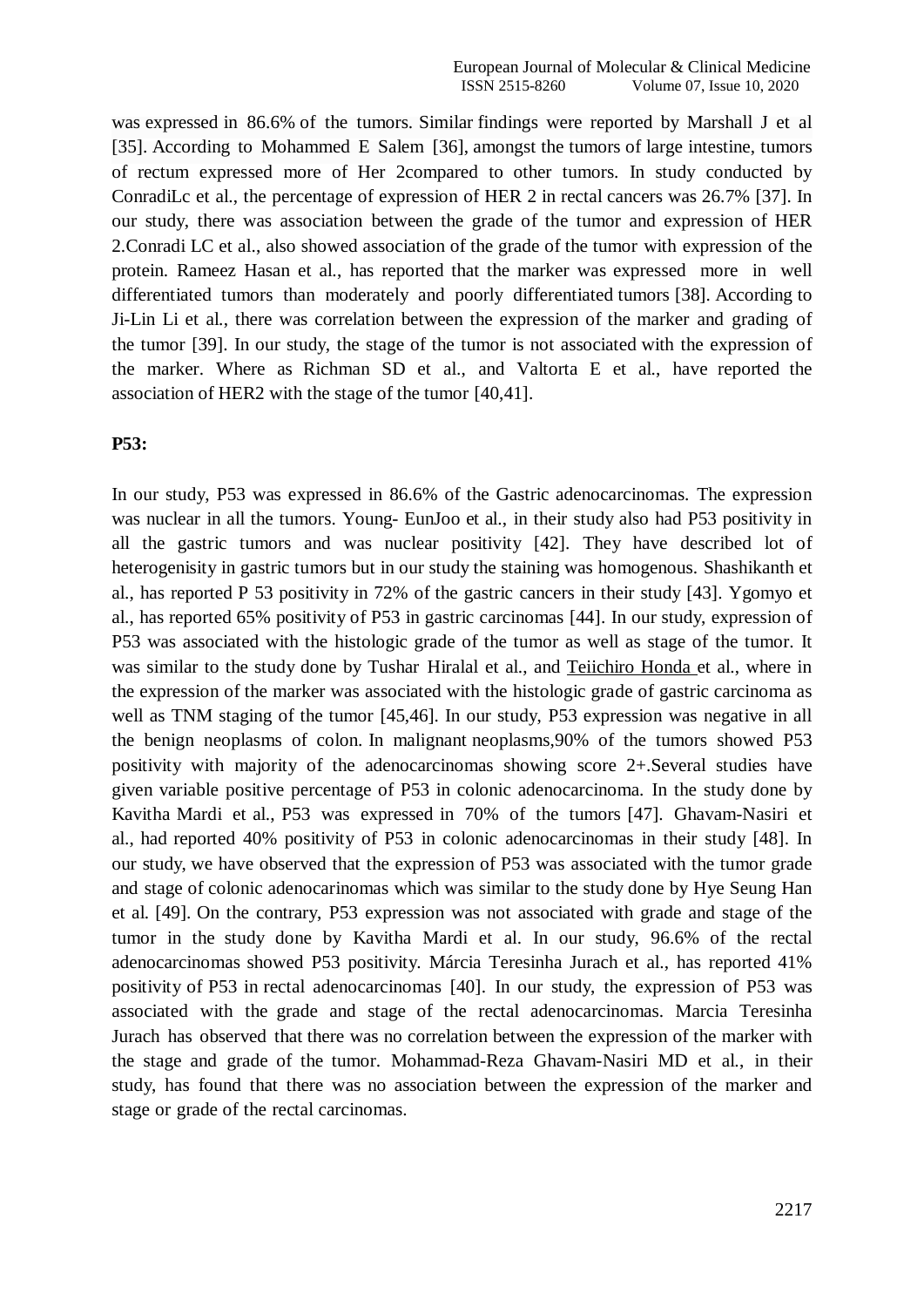# **Ki 67:**

Ki67 was negative in all the benign neoplasms of Stomach but was positive in all the adenocarcinoma. It also showed correlation with the stage and grade of the tumor. Similar findings were reported in the study done by H.Amrani et al., wherein Ki 67 expression was associated with the grade and stage of the tumor[51]. In our study, colonic adenocarcinoma expressed Ki 67 and it was associated with the grade and stage of the tumor. O Fluge et al., has reported similar findings wherein they have observed association of the marker with the grade and stage of the tumor [52]. Also in our study we didn't find any association between the marker and stage of rectal adenocarcinoma but there was an association between the grade of the tumor and expression of Ki 67.

# **5. CONCLUSION:**

Gastrointestinal tumors are one of the most extensively studied tumors. Marked geographical variations have been identified in the phenotypic characters of the tumors and understanding of the pattern of expression of prognostic as well as predictive markers shall be helpful in better analysis of the tumor behavior. Numerous studies done throughout the world had given varied results regarding the expression of these particular markers and this makes it necessary to standardize the data in sub-population groups to overcome this geographical variation. Also newer therapeutic drugs have evolved which would target these proteins and inhibit the tumor cell proliferation and survival. Hence, study of the expression of these markers in gastrointestinal tumors would help in identifying the patients who would benefit from using these drugs in therapeutic regimes. In the present study we have studied only the expressed proteins in the tumor cells but further evaluation by studying the genetic expression of these markers would give added information on the geneis of these markers and also accentuate the value of these markers in their role as predictive and prognostic markers.

## **6. REFERENCES:**

- [1] Report of National Cancer Registry Programme (2012-2016). Available from https://ncdirindia.org/All\_Reports/Report\_2020/resources/NCRP\_2020\_2012\_16.pdf.
- [2] Barad, A.K., Mandal, S.K., Harsha, H.S., Sharma, B.M. and Singh, T.S. Gastric cancer—a clinicopathological study in a tertiary care centre of North-eastern India. Journal of Gastrointestinal Oncology 2014: 5(2), 142.
- [3] Muslim, O.T., Abdulmaged, M.A. and Radhi, A.A. The distribution of gastric malignancies in AL-Diwaniyah province-Iraq, a retrospective study. International Journal of Research in Pharmaceutical Sciences, 2019, 10(4), 3229-3235.
- [4] Chang, H.C., Horng, J.T., Lin, W.C., Lai, H.W., Chang, C.W. and Chen, T.A. Evaluation of the appropriate age range of colorectal cancer screening based on the changing epidemiology in the past 20 years in Taiwan. International Scholarly Research Notices, 2012.
- [5] Haleshappa, R.A., Rao, S.A., Garg, S., Kuntegowdanahalli, C.L., Kanakasetty, G.B. and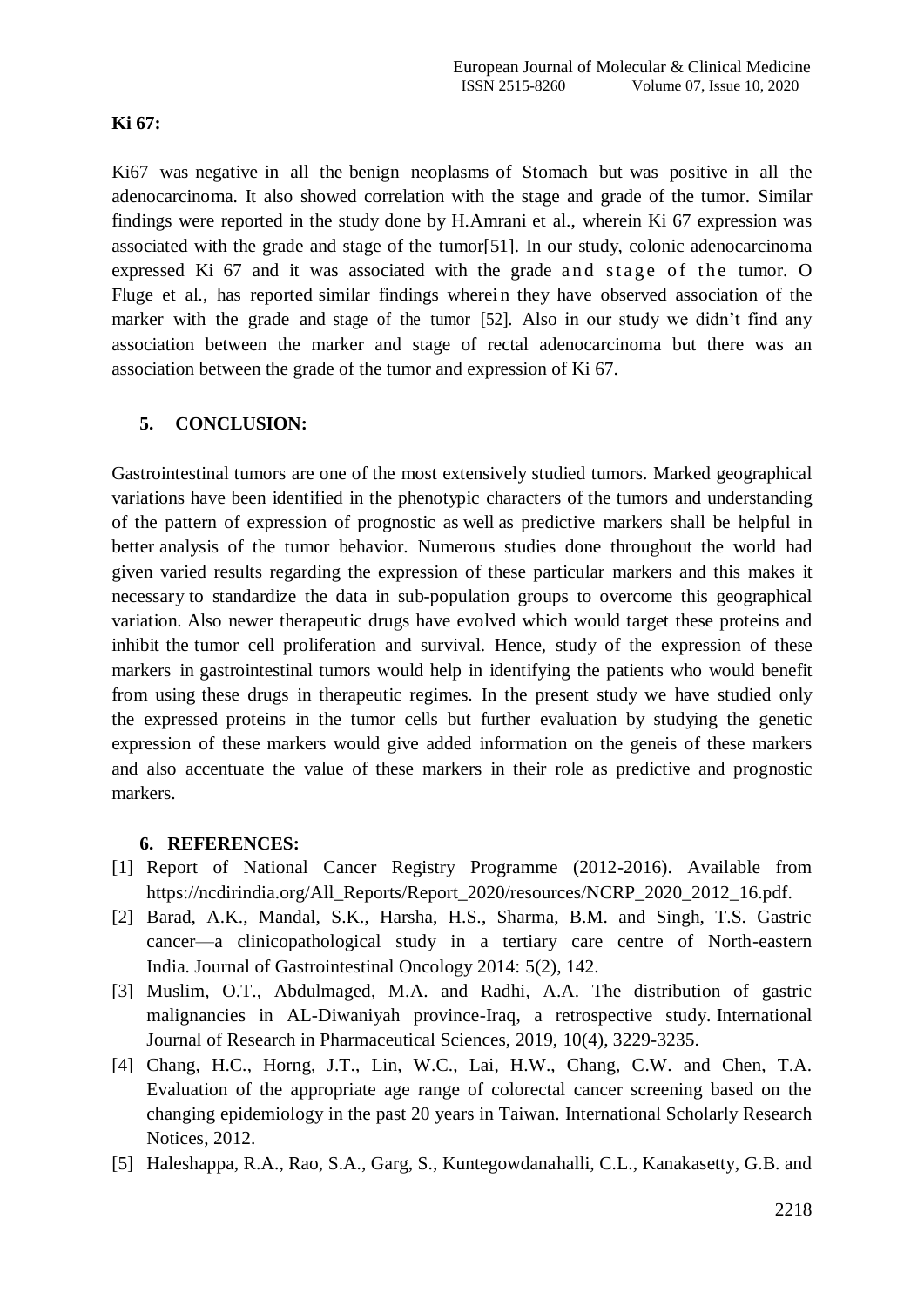Dasappa, L. Is colorectal cancer in young  $( $40$  Years) different from those in the$ elderly (> 40 Years): experience from a regional care center. Indian Journal of Medical and Paediatric Oncology: Official Journal of Indian Society of Medical & Paediatric Oncology, 2017,38(4), 466.

- [6] Wang, J., Cui, S., Zhang, X., Wu, Y. and Tang, H. High expression of heat shock protein 90 is associated with tumor aggressiveness and poor prognosis in patients with advanced gastric cancer. PLoS One, 2013, 8(4), p.e62876.
- [7] Berezowska, S., Novotny, A., Bauer, K., Feuchtinger, A., Slotta-Huspenina, J., Becker, K., Langer, R. and Walch, A. Association between HSP90 and Her2 in gastric and gastroesophageal carcinomas. PLoS One, 2013, 8(7), 69098.
- [8] Lee KH,LeeJHHan SW,IM SA ,Kim TY et al(2011)Antitumor activity of nvp-auy922,a novel Heat shock protein 90 inhibitor,in human gastric cancer cells is mediated through proteosomal degradation of client proteins Cancer Sci 102;1388-1395
- [9] Lang, S.A., Klein, D., Moser, C., Gaumann, A., Glockzin, G., Dahlke, M.H., Dietmaier, W., Bolder, U., Schlitt, H.J., Geissler, E.K. and Stoeltzing, O. Inhibition of heat shock protein 90 impairs epidermal growth factor–mediated signaling in gastric cancer cells and reduces tumor growth and vascularization in vivo. Molecular cancer therapeutics, 2007, 6(3), pp.1123-1132.
- [10] Al-Harrasi, A., Rehman, N.U., Hussain, J., Khan, A.L., Al-Rawahi, A., Gilani, S.A., Al-Broumi, M. and Ali, L. Nutritional assessment and antioxidant analysis of 22 date palm (Phoenix dactylifera) varieties growing in Sultanate of Oman. Asian Pacific journal of tropical medicine, 2014,7,S591-S598.
- [11] Dong X, Lang L, Yu WJ. HSP90 and HSP70 expression in colorectal cancer and its biological behavior relationship. Chin J General Surg 2011; 20(10): 1120-1122.
- [12] Chen Y, Ran ZH, Chen X, Xiao SD. Expression of heat shock protein 70 and 90 and their relationships with biological behaviors of colon cancer. J World Chin Digest Mag 2012; 14(33): 3201-3205
- [13] Milicevic, Z., Bogojevic, D., Mihailovic, M., Petrovic, M. and Krivokapic, Z. Molecular characterization of hsp90 isoforms in colorectal cancer cells and its association with tumour progression. International journal of oncology, 2008, 32(6), pp.1169-1178.
- [14] Moser, C., Lang, S.A., Kainz, S., Gaumann, A., Fichtner-Feigl, S., Koehl, G.E., Schlitt, H.J., Geissler, E.K. and Stoeltzing, O. Blocking heat shock protein-90 inhibits the invasive properties and hepatic growth of human colon cancer cells and improves the efficacy of oxaliplatin in p53-deficient colon cancer tumors in vivo. Molecular cancer therapeutics, 2007,6(11), pp.2868-2878.
- [15] Rüschoff, J., Dietel, M., Baretton, G., Arbogast, S., Walch, A., Monges, G., Chenard, M.P., Penault-Llorca, F., Nagelmeier, I., Schlake, W. and Höfler, H. HER2 diagnostics in gastric cancer—guideline validation and development of standardized immunohistochemical testing. Virchows Archiv, 2010,457(3), pp.299-307.
- [16] Hofmann, M., Stoss, O., Shi, D., Büttner, R., Van De Vijver, M., Kim, W., Ochiai, A., Rüschoff, J. and Henkel, T. Assessment of a HER2 scoring system for gastric cancer: results from a validation study. Histopathology, 2008,52(7), pp.797-805.
- [17] Grabsch H, Sivakumar S, Gray S, et al. HER2 expression in gastric cancer: rare,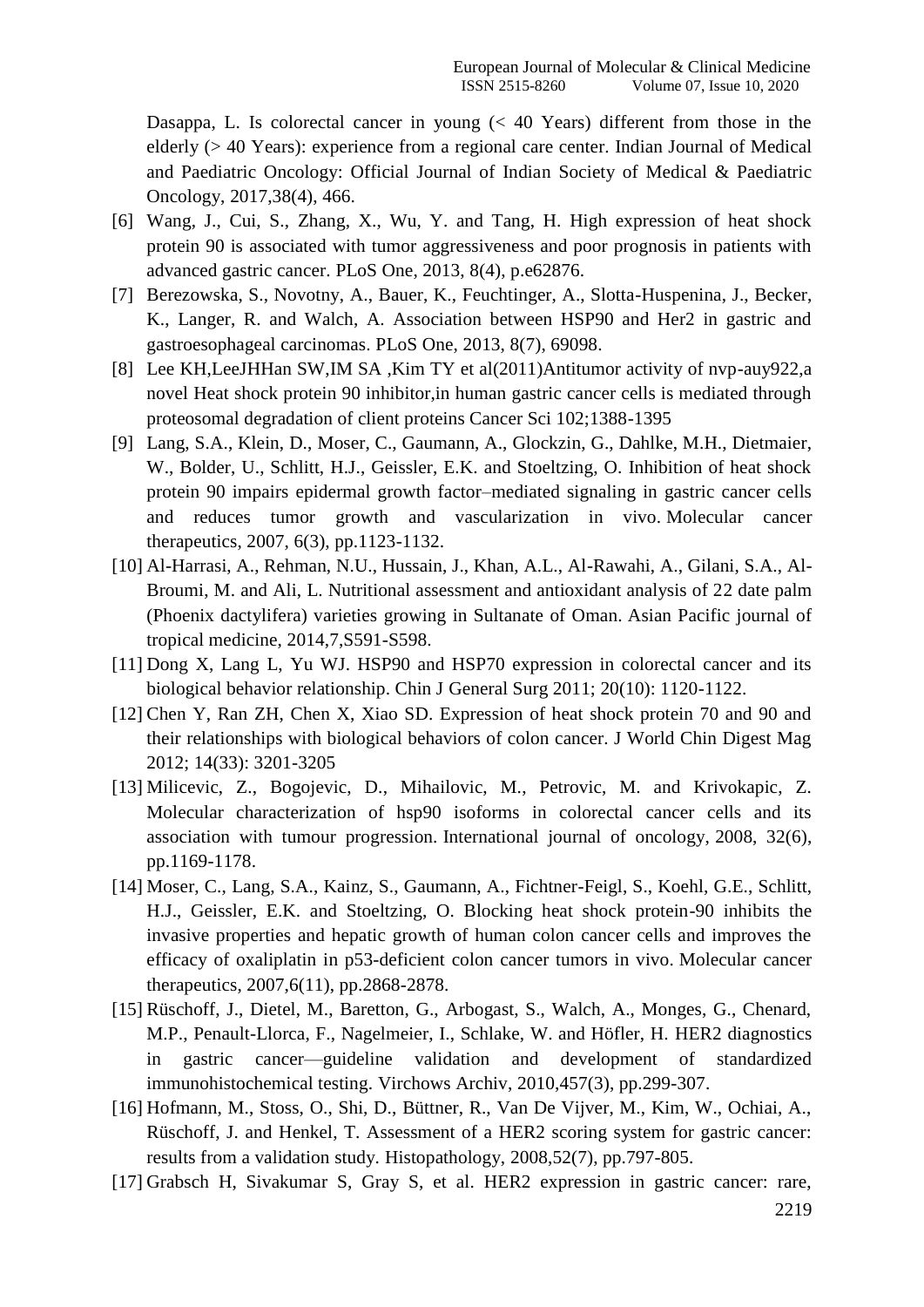heterogeneous and of no prognostic value—conclusions from 924 cases of two independent series. Cell Oncol. 2010;32:57–65.

- [18] Allgayer H, Babic R, Gruetzner KU, et al. c-erbB-2 is of independent prognostic relevance in gastric cancer and is associated with the expression of tumor‐associated protease systems. J Clin Oncol. 2000;18:2201–2209
- [19] Laxmi V ,ValluruVR,MadhaviJ,Valluru N. Role of *HER 2* Neu in Gastric carcinomas 3 year study in a medical college hospital Ind J Appl Res,2014,4(11):47-50 .
- [20] RajAditi, RauAarathi, Rudramurthy Pradeep, Lokanatha Hemalatha, C. Akshatha, and Kumar Amar HER2 Expression in Gastric Adenocarcinoma—a Study in a Tertiary Care Centre in South India Indian J Surg Oncol. 2016 Mar; 7(1): 18–24.
- [21] Sekaran A, KandagaddalaRS,DarisettyS,lakhtakiaS,AyyagariS,Rao GV etal (2012) HER2 expression in gastric cancers in Indian population- an immunohistochemistry and fluorescence insitu hybridization study Indian Journal of Gastroenterol 31(3):106).
- [22] Kim MA, Jung EJ, Lee HF, Jeon YK, Yang HK (2007) Evaluation of *HER 2* gene status in gastric carcinomas using Immunohistochemistry, fluorescence in situ hybridization and real time quantitative polymerase chain reaction. Hum Pathol 38(9):1386-9
- [23] Marx AH, Tharun l, MuthJ,DancanAM,SimonR,Yekebas E etal (2009) HER2 amplification is highly homogenous in gastric cancer Hum Pathol 40(6):769-77)
- [24] Tateishi M, Toda T, Minamisono Y, et al. Clinicopathological significance of c-erbB2 protein expression in human gastric carcinoma. J Surg Oncol. 1992;49: 209–12.
- [25] Phillips BE, Tubbs RR, Rice TW, et al. Clinicopathologic features and treatment outcomes of patients with human epidermal growth factor receptor 2‐positive adenocarcinoma of the esophagus and gastroesophageal junction. Dis Esophagus. 2013;26: 299–304.
- [26] Fisher SB, Fisher KE, Squires MH, 3rd, et al. HER2 in resected gastric cancer: is there prognostic value? J Surg Oncol. 2014;109 (2):61–6.
- [27] Shi-Yan Yan, Ying Hu, Jian-Gao Fan, Guo-Quan Tao, Yong-Ming Lu, Xu Cai, Bao-Hua Yu, Yi-Qun Du. Clinicopathologic significance of HER-2/neu protein expression and gene amplification in gastric carcinoma. World J Gastroenterol. 2011;17(11):1501– 1506.
- [28] Chua, T.C. and Merrett, N.D. Clinicopathologic factors associated with HER2‐positive gastric cancer and its impact on survival outcomes—A systematic review. International journal of cancer, 2012,130(12),2845-2856.
- [29] Ingold Heppner B, Behrens HM, Balschun K, Haag J, Kruger S, Becker T, et al. HER2/neu testing in primary colorectal carcinoma. Br J Cancer. 2014;111(10):1977–84
- [30] Kruszewski WJ, Rzepko R, Ciesielski M, Szefel J, Zielinski J, Szajewski M, et al. Expression of HER2 in colorectal cancer does not correlate with prognosis.Dis Markers. 2010;29(5):207–12.
- [31] Blok EJ, Kuppen PJ, van Leeuwen JE, Sier CF. Cytoplasmic Overexpression of HER2: a Key Factor in Colorectal Cancer. Clin Med Insights Oncol. 2013;7:41–51.
- [32] Suma S, Shameem K Ummerali. HER2/neu Expression in Colorectal Cancers International Journal of Contemporary Medical Research 2017; 4(6).
- [33] Seo AN, Kwak Y, Kim DW, Kang SB, Choe G, Kim WH, et al. HER2 status in

2220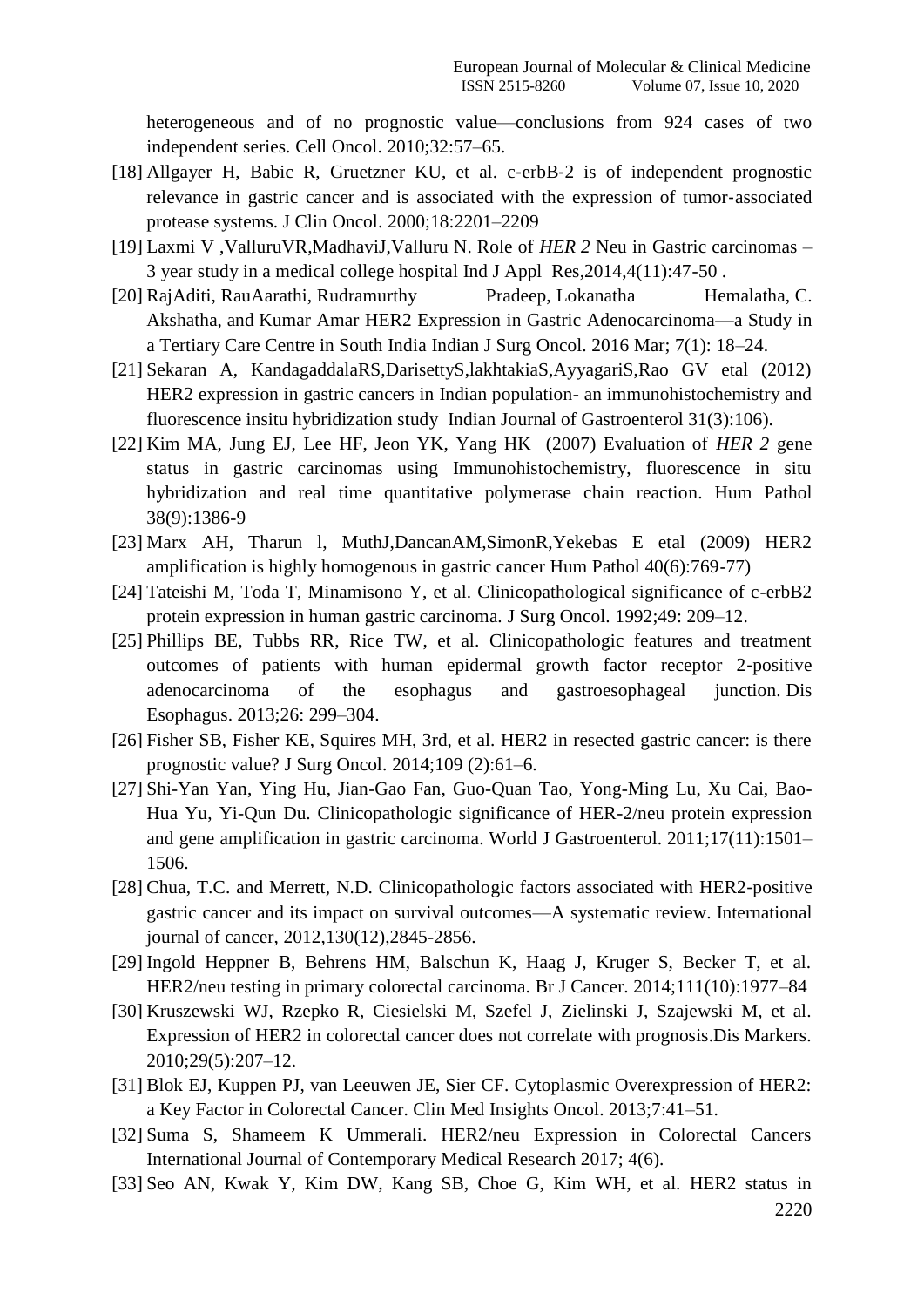colorectal cancer: its clinical significance and the relationship between HER2 gene amplification and expression. PLoS One. 2014;9(5). e98528

- [34] Heidari, Z., Mahmoudzadeh-Sagheb, H., Jahantigh, M. and Gorgich, E.A.C. Immunohistochemical expression of Ki67 and HER2 in colorectal cancer compared to adenomatous and normal samples. International Journal of Cancer Management, 2017,10(11).
- [35] Marshall J, Lenz H-J, Xiu J. et al. Molecular variances between rectal and left-sided colon cancers. J Clin Oncol 2017; 35: (suppl 4S; abstr 522).
- [36] Mohamed E. Salem, Benjamin A. Weinberg, Joanne Xiu, Wafik S. El-Deiry, Jimmy J. Hwang, Zoran Gatalica, Philip A. Philip, Anthony F. Shields, Heinz-Josef Lenz, and John L. Marshall Comparative molecular analyses of left-sided colon, rightsided colon, and rectal cancers Oncotarget. 2017 Oct 17; 8(49): 86356–86368.
- [37] Conradi LC, Styczen H,Sprenger T, Wolff HA, Rödel C, Nietert M, Homayounfar K, Gaedcke J, Kitz J, Talaulicar R, Becker H, Ghadimi M, Middel P, Beissbarth T, Rüschoff J, LierschT Frequency of HER-2 positivity in rectal cancer and prognosis J Surg Pathol. 2013 Apr; 37(4):522-31
- [38] Hasan, R., Bhatt, D., Khan, S., Khan, V., Verma, A.K., Bharti, P.S., Anees, A. and Dev, K. Frequency of I655V SNP of HER-2/neu in colorectal cancer: a study from India. 3 Biotech, 2019,9(1), p.11.
- [39] Li, J.L., Lin, S.H., Chen, H.Q., Liang, L.S., Mo, X.W., Lai, H., Zhang, J., Xu, J., Gao, B.Q., Feng, Y. and Lin, Y. Clinical significance of HER2 and EGFR expression in colorectal cancer patients with ovarian metastasis. BMC clinical pathology, 2019,19(1), p.3.
- [40] Richman SD, Southward K, Chambers P, Cross D, Barrett J, Hemmings G, Taylor M, Wood H, Hutchins G, Foster JM, et al. HER2 overexpression and amplification as a potential therapeutic target in colorectal cancer: analysis of 3256 patients enrolled in the QUASAR, FOCUS and PICCOLO colorectal cancer trials. J Pathol 2016;238(4):562– 70.)
- [41] Valtorta E, Martino C, Sartore-Bianchi A, Penaullt-Llorca F, Viale G, Risio M, Rugge M, Grigioni W, Bencardino K, Lonardi S, et al. Assessment of a HER2 scoring system for colorectal cancer: results from a validation study. Modern pathology : an official journal of the United States and Canadian Academy of Pathology, Inc. 2015;28(11):1481–91.)
- [42] Joo, Y.E., Chung, I.J., Park, Y.K., Koh, Y.S., Lee, J.H., Park, C.H., Lee, W.S., Kim, H.S., Choi, S.K., Rew, J.S. and Park, C.S. Expression of cyclooxygenase-2, p53 and *Ki-67* in gastric cancer. Journal of Korean Medical Science, 2006,21(5),871-876.
- [43] Patne, S.C., Abhilash, V.B., Dixit, V.K., Katiyar, R., Kumar, S. and Singh, G.P. Immunohistochemical Expression of Human Epidermal Growth Factor Receptor 2 (HER2) and p53 in Gastric Adenocarcinoma: A Pilot Study from Northern India. Journal of Clinical and Diagnostic Research: JCDR, 2017,11(5), EC43.
- [44] Gomyo, Y., Ikeda, M., Osaki, M., Tatebe, S., Tsujitani, S., Ikeguchi, M., Kaibara, N. and Ito, H. Expression of p21 (waf1/cip1/sdi1), but not p53 protein, is a factor in the survival of patients with advanced gastric carcinoma. Cancer: Interdisciplinary International Journal of the American Cancer Society, 1997,79(11),2067-2072.